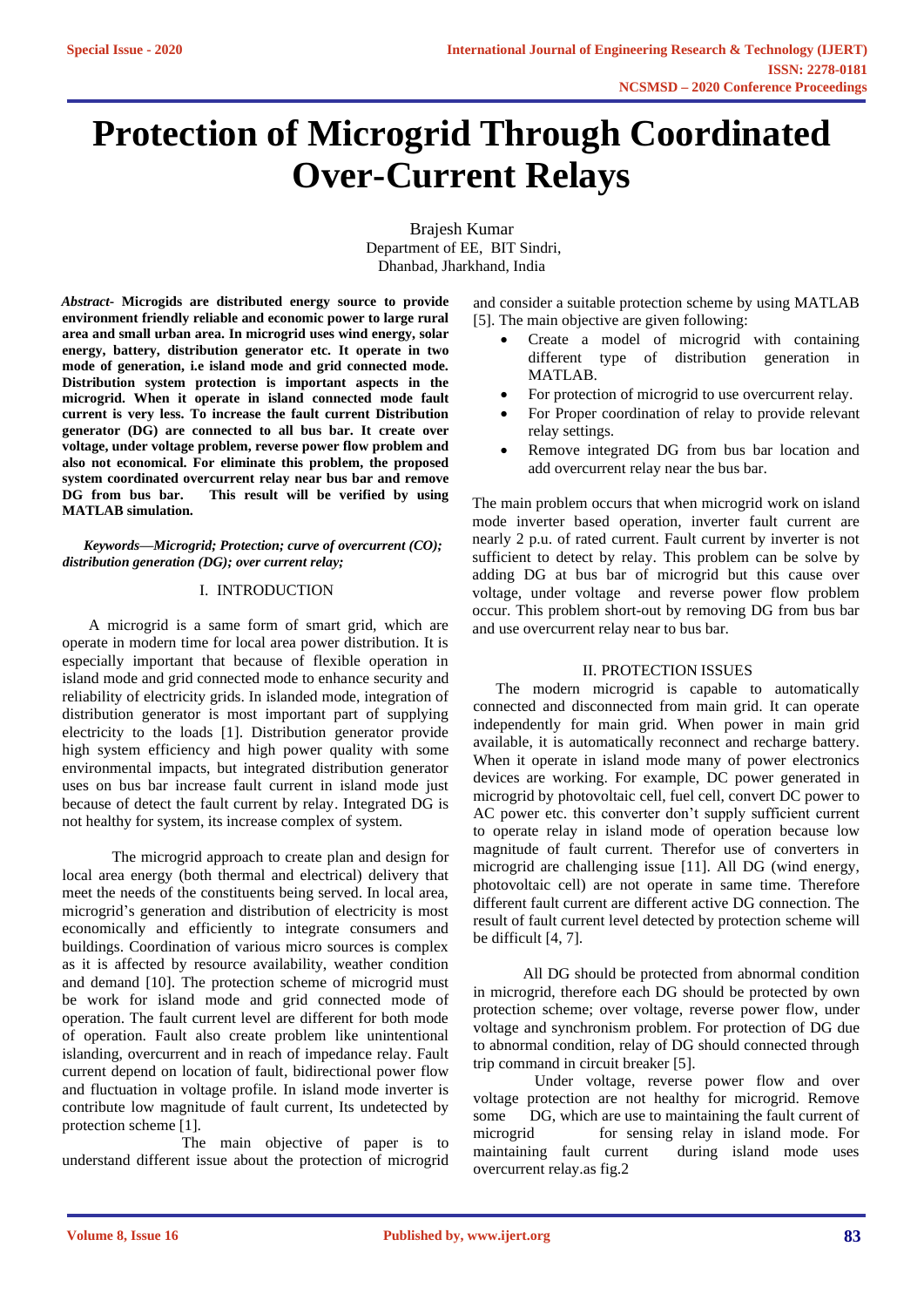

Fig.1. Schematic diagram of the microgrid. with DG.

#### III. RELAY COORDINATION

 Relay are coordinated in power system circuit to based according to current and other parameters. Which relay closest to fault current those relay operate first. The usual function of main protection to detect the permanent or temporary fault, if main protection fail to detect the fault backup protection operates and this protection is restrict to loss of supply due to permanent fault. The fault detect by protection scheme as possible as much less time required. Overcurrent protection relay detect the fault current, when current in relay is greater then pre-set value.

 Protection of distribution system is most important problem in power system. The best relay of power system is overcurrent, which is commonly use in protective relay. A proper setting in relay play a important role in reducing unwanted effect of fault in the power system. There are two type of setting in overcurrent relay: current setting and time setting.

### A. Current Setting

 When relay operate a current is known as pickup current. This current is depend on maximum load current flow through relay and minimum fault through it. Pickup value depend on the number of turns of current coil, its value can be change by changing number of turn of current coil. The plug setting can be denoted in percentage of rated current or in term of current setting. For phase to phase fault protection, the overcurrent relay is set at 50% to 200% of the rated current in steps of 25%. The usual current rating of the relay is 1 or 5 Amps. In time current curves current is taken along the X-axis and Time is taken along the Y-axis. But this results in multiple curves for each relays. To avoid this Plug Setting Multiplier is taken along the X-axis. Plug Setting Multiplier is expressed as a multiple of the pickup current and the actual RMS current flowing through the relay.

$$
Plug Setting \; Multiplier \; (P.S.M) = \frac{Secondary \; fault \; current}{Relay \; current \; setting}
$$

$$
Seconday \; Fault \; Current = \frac{Primary \; fault \; current}{CT \; Ratio}
$$

#### *B. Time Setting*

 The operating time of the relay can be set to alter the time at which the relay picks up. TMS of an IDMT relay is given by the ratio of Operating time to the time obtained from the relay characteristic curve at TMS=1 and the PSM at which maximum fault occurs. The TMS can be varied from 0.1 to 1 in steps of 0.1. Time multiplier setting is also called Time Dial setting (TDS).

$$
TMS = \frac{rating Time}{Relay operati \ g \ time \ at \ TMS = 1 for}
$$
  
PSM at ma *imum fault current*

We determine the value of the TMS by plotting a current *vs*  time curve. This project implements time as well as current grading for setting the relay characteristics.

#### WORKING PRINCIPLE OF OVER CURRENT RELAY

In an over current relay, current coil is a essential part of relay. When current flow less then pickup current through this coil, then no magnetic effect upto generate to move the element of relay, as in this condition the restraining force is greater than deflecting force. But when the current increase through the coil its also increase magnetic effect, and after a certain level of current, after certain level of current, deflecting force increase due to magnetic effect of coil, crosses the restraining force. Its cause, moving part starts moving to change the position of contact in relay. Although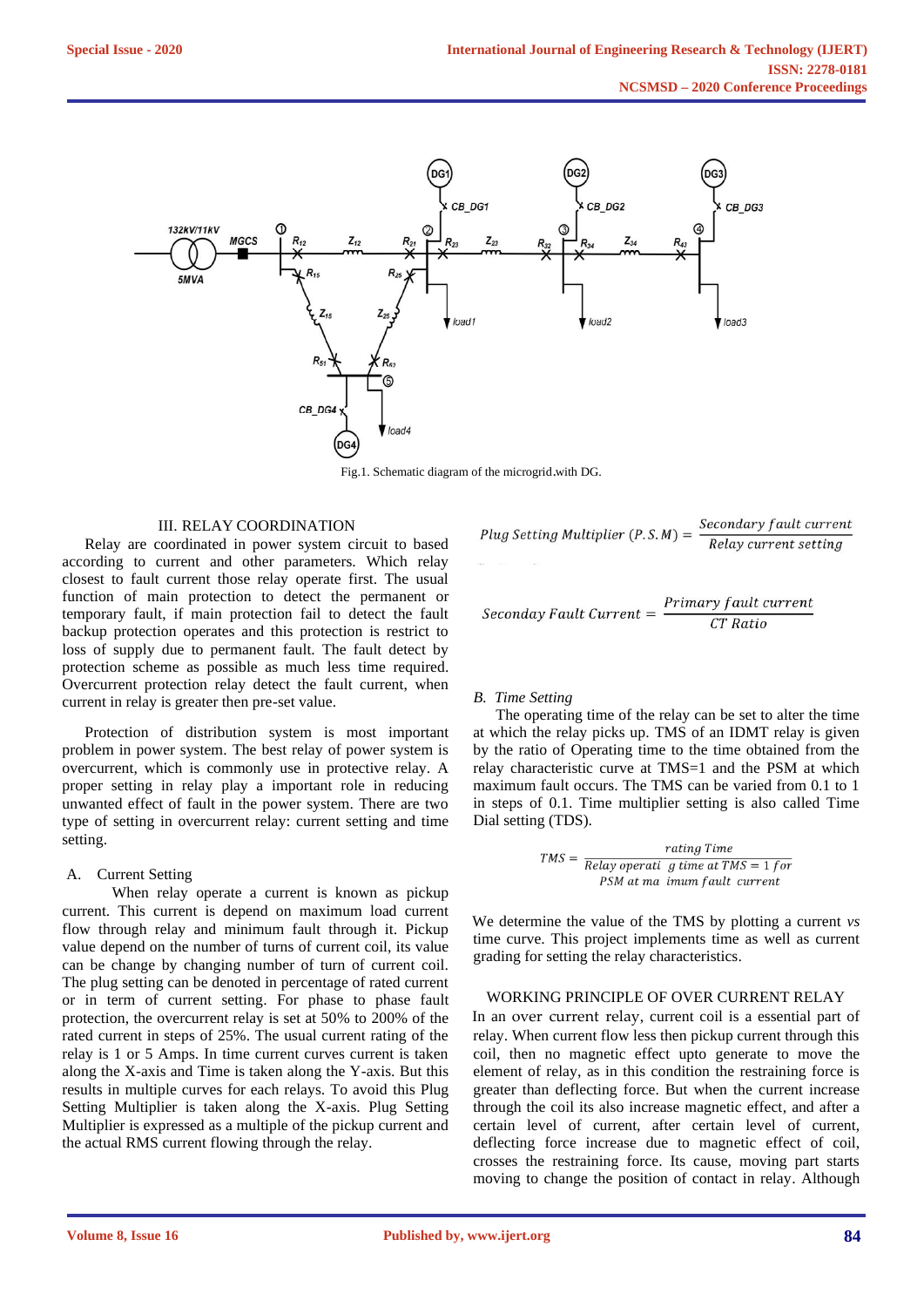there are different types of overcurrent relays but basic working principle of relay is approximately same for all overcurrent.

Depending upon time of operation, there are various types of Over Current relays, such as,

- 1. Instantaneous over current relay.
- 2. Definite time over current relay.
- 3. Inverse time over current relay.

# IV. RESULTS AND ANALYSIS

Overcurrent relay is consider as a higher selective relay. Suitable sensitivity and protection operate at the actual time. Coordination of overcurrent protection ensures that the microgrid system can be protected securely during operation in both modes of operation [8]. Instantaneous overcurrent relay scheme is based on two type of routines that are able to perform instant protection local line and remote bus bar despite the location of distribution generation [10]. Overcurrent protection schemes may benefit from utilizing a communication assisted protection selectivity strategy that has different levels that are applied with voltage-restrained directional overcurrent protection [6]. We can also protect low voltage in microgrid using microprocessor based relay, which can also operate in both mode of operation and no any communication required and not depend on fault current magnitude. The last type of overcurrent protection takes into consideration the usage of symmetrical components for most types of faults, both symmetrical and asymmetrical, in microgrids that have a communication channel that's purpose is limited to exchanging status information only and not electrical measurements [11]. The main problems in these types of protection schemes are usually related to the need of deploying wide-reaching communication systems. In the case of a failure in the communication system the entire protection scheme may be endangered [6]. In new energy sources current limiting device equipped to fault current occurs only for short time. Overcurrent protection scheme is not capable for detect the short time fault current.



Fig.2 schematic diagram of microgrid without DG.

# IMPACT OF DG ON COORDINATION OF OVERCURRENT RELAYS

In microgrid several DG source connected with distribution system; its causes the increase in short circuit current capacity. Moreover, due to the limited current rating of silicon devices, the fault current of electronically interfaced DGs must be limited to a maximum of about two times their nominal current. Therefore, the traditional overcurrent relay protection is not applicable for longer duration in island converter based microgrids. The major protection issues associated with the introduction of distributed generation (DG) to a distribution network includes blinding of protection and false/sympathetic tripping.

 Blinding of Protection is known as when fault current in distribution system recognize by overcurrent protection is lower by an amount negatively supply by DG connected to the system. The reduction of current effect the result of overcurrent relay. This situation may arise when DERs are connected anywhere between the feeding substation and fault location. With the help of DERs, feeder relay measure the fault current, DER is generally located at start of feeder, decreases as compared to the situation when no DER is connected to the network. This may result in malfunction operation of the relay in order to detect the faults.



Fig.3 schematic diagram of relay tripping

| <b>System parameter</b>  | value                       |
|--------------------------|-----------------------------|
| Voltage                  | 11kv L-L rms                |
| frequency                | 50 HZ                       |
| Transformer power rating | 5MVA                        |
| Transformer impedance    | $(0.05 + i2.1677)$ $\Omega$ |
| Each feeder impedance    | $(0.94 + j2.5447)\Omega$    |
| Each load impedance      | $(100+175)\Omega$           |

 In American standard there are five different types of time overcurrent relay. Their time-current characteristic curves are:

- Definite minimum,CO-6
- Moderately inverse,CO-7
- Inverse,CO-8
- Very inverse,CO-9
- Extremely inverse, CO-11